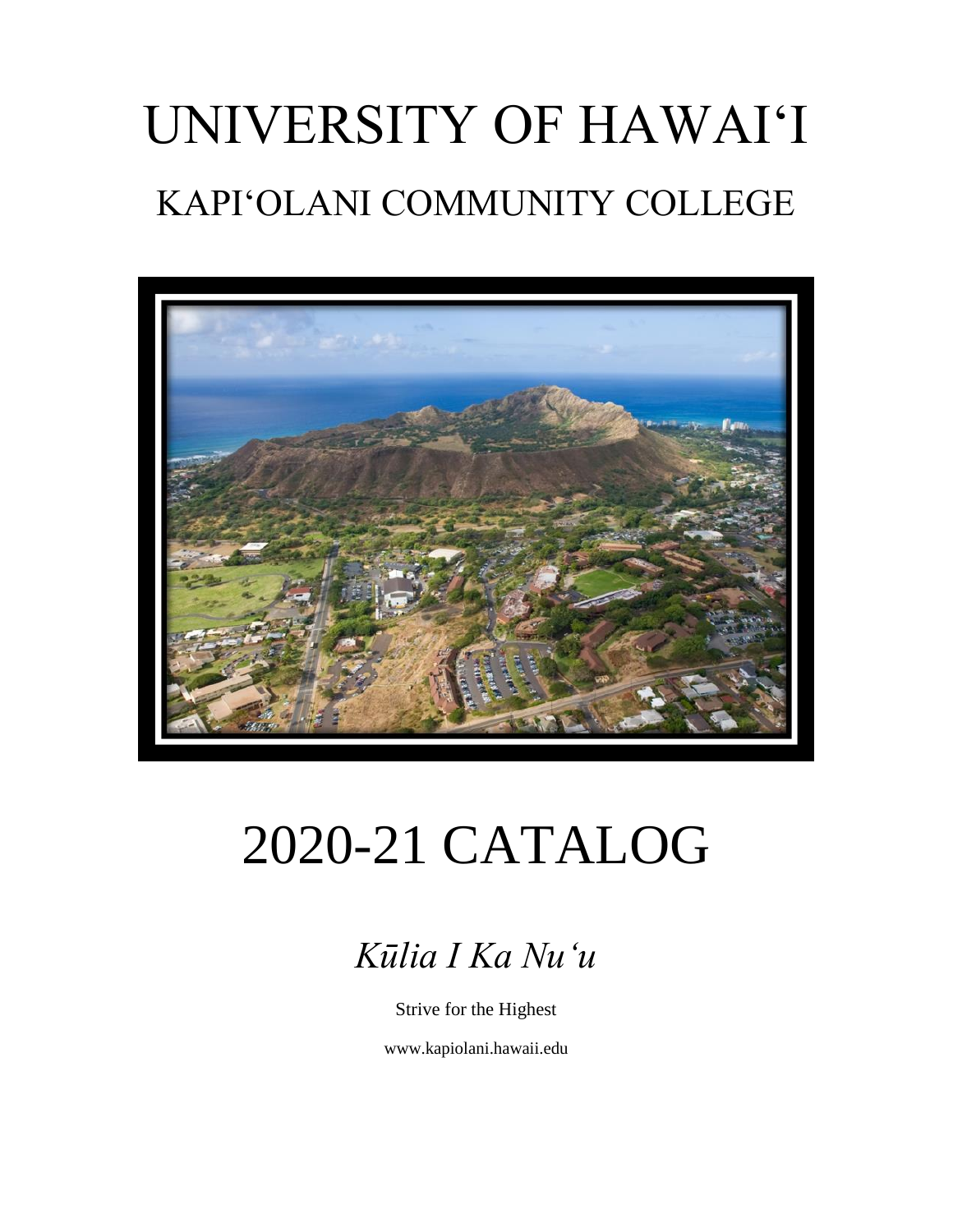## **FALL 2020 Academic Calendar (8/21/2020 – 12/18/2020)**

| August 21        | <b>Statehood Day</b>             |
|------------------|----------------------------------|
| August 24        | <b>FIRST DAY OF INSTRUCTION</b>  |
| September 7      | <b>HOLIDAY: Labor Day</b>        |
| November 03      | <b>HOLIDAY: Election Day</b>     |
| November 11      | <b>HOLIDAY: Veterans Day</b>     |
| November 26      | <b>HOLIDAY: Thanksgiving Day</b> |
| November 26      | Non-Instructional Day            |
| December 10      | <b>LAST DAY OF INSTRUCTION</b>   |
| December 11 - 18 | <b>Final Examination Period</b>  |
| December 18      | Last day of Fall 2020 semester   |

### **SPRING 2021 Academic Calendar (1/11/21 – 5/14/21)**

| January 11    | <b>FIRST DAY OF INSTRUCTION</b>              |
|---------------|----------------------------------------------|
| January 18    | HOLIDAY: Martin Luther King Jr. Day          |
| February 15   | HOLIDAY: President's Day                     |
| March 15 - 19 | Spring Break (Campus closed)                 |
| March 26      | HOLIDAY: Prince Jonah Kūhiō Kalanianaole Day |
| April 2       | <b>HOLIDAY: Good Friday</b>                  |
| May 7         | <b>LAST DAY OF INSTRUCTION</b>               |
| May 8 - 14    | <b>Final Examination Period</b>              |
| May $14$      | Last day of Spring 2021 semester             |

**Summer Session I (5/24/21 –7/2/21)**

# **Summer Session II (7/6/21 – 8/13/21)**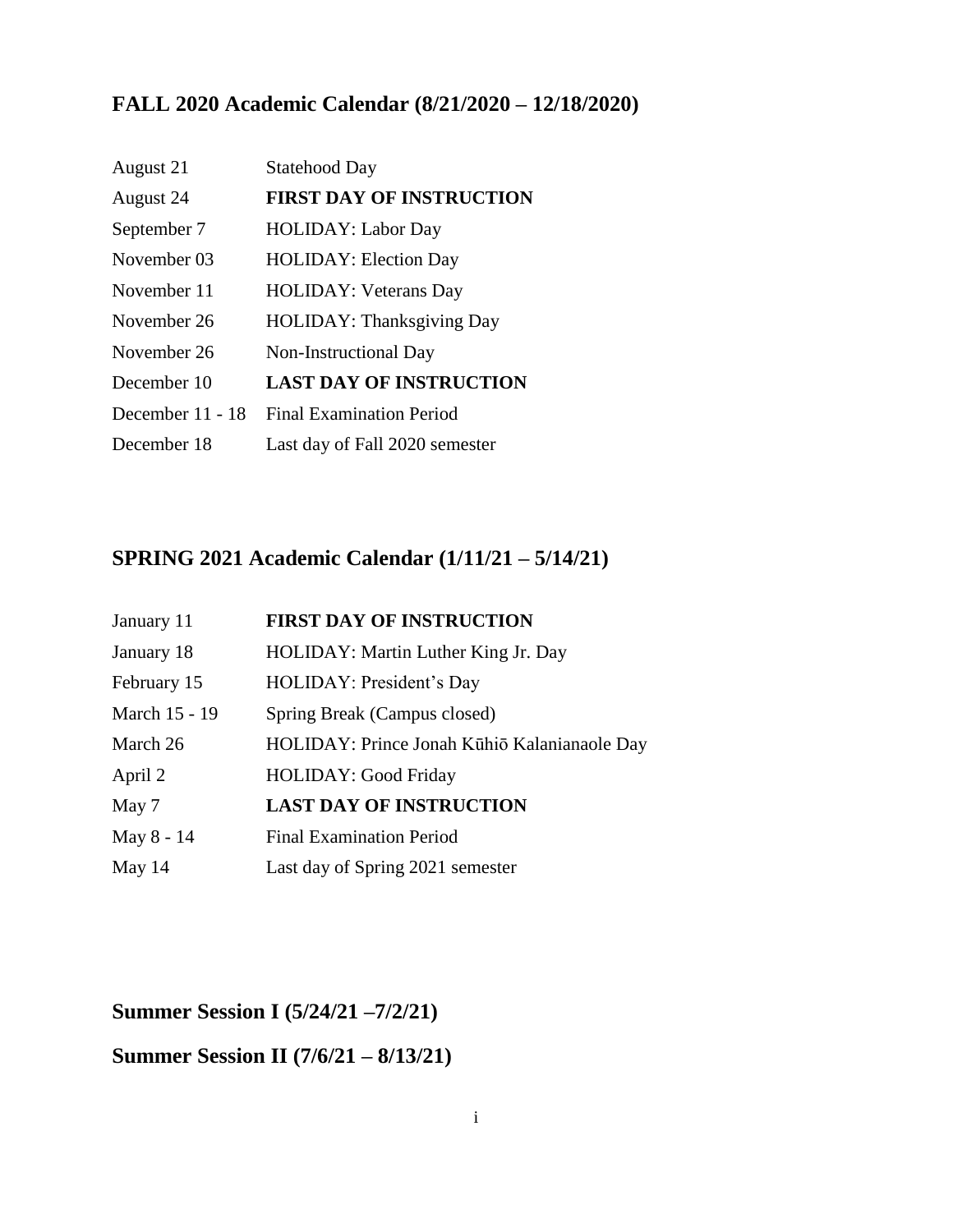#### **UNIVERSITY OF HAWAI'I KAPI'OLANI COMMUNITY COLLEGE**

4303 Diamond Head Road Honolulu, Hawai'i 96816 (808) 734-9000 www.kapiolani.hawaii.edu Chancellor, Louise Pagotto Board of Regents: Benjamin Asa Kudo, Chair; Jan Naoe Sullivan, Vice Chair; Wayne Higaki, Vice Chair; Simeon Acoba, Eugene Ball III, Randolf G. Moore, Alapaki Nahale-a, Michelle Tagorda, Robert Frank Westerman.

This catalog provides general information about Kapi'olani Community College, its programs and services, and summarizes those major policies and procedures of relevance to the student. Every effort has been made to ensure the accuracy of the information in this catalog. For further information, students should consult with the appropriate unit. This catalog was prepared to provide information and does not constitute a contract. The college reserves the right, without prior notice, to change, delete, supplement, or otherwise amend at any time the information, requirements, and policies contained in this catalog or other documents.

Kapi'olani Community College is an equal opportunity/affirmative action institution and is committed to a policy of nondiscrimination on the basis of race, sex, age, religion, color, national origin, ancestry, disability, marital status, arrest and court records, sexual orientation, or status as a covered veteran. This policy covers academic considerations such as admission and access to, and participation and treatment in, the college's programs, activities, and services. With regard to employment, the college is committed to equal opportunity in all personnel actions such as recruitment, hiring, promotion, and compensation. Sexual harassment is expressly prohibited under college policy.

The college strives to promote full realization of equal opportunity through a positive, continuing affirmative action program in compliance with federal executive order 12246. The program includes measuring performance against specific annual hiring goals, monitoring progress, and reporting on good faith efforts and results in annual affirmative action plan reports. As a government contractor, the college is committed to an affirmative policy of hiring and advancing in employment qualified persons with disabilities and covered veterans.

For information on policies or complaint procedures for the college, contact:

#### **STUDENTS**

Thomas No'eau Keopuhiwa, Vice Chancellor for Student Affairs, 'Ilima Building 205 (808) 734-9522 [noeau.keopuhiwa@hawaii.edu](mailto:noeau.keopuhiwa@hawaii.edu)

#### **EMPLOYEES AND AFFIRMATIVE ACTION PLAN**

Acting Human Resources Manager, 'Ilima Building 208 (808) 734-9574 [darsh@hawaii.edu](mailto:darsh@hawaii.edu)

#### **STUDENTS WITH DISABILITIES**

Kapi'olani Community College recognizes its obligation to provide equal access to programs, services, and activities to students with disabilities. For information on accessibility information and services, contact the Disability Support Services Office, 'Iliahi Building 107, (808) 734-9552 [kapdss@hawaii.edu](mailto:kapdss@hawaii.edu)